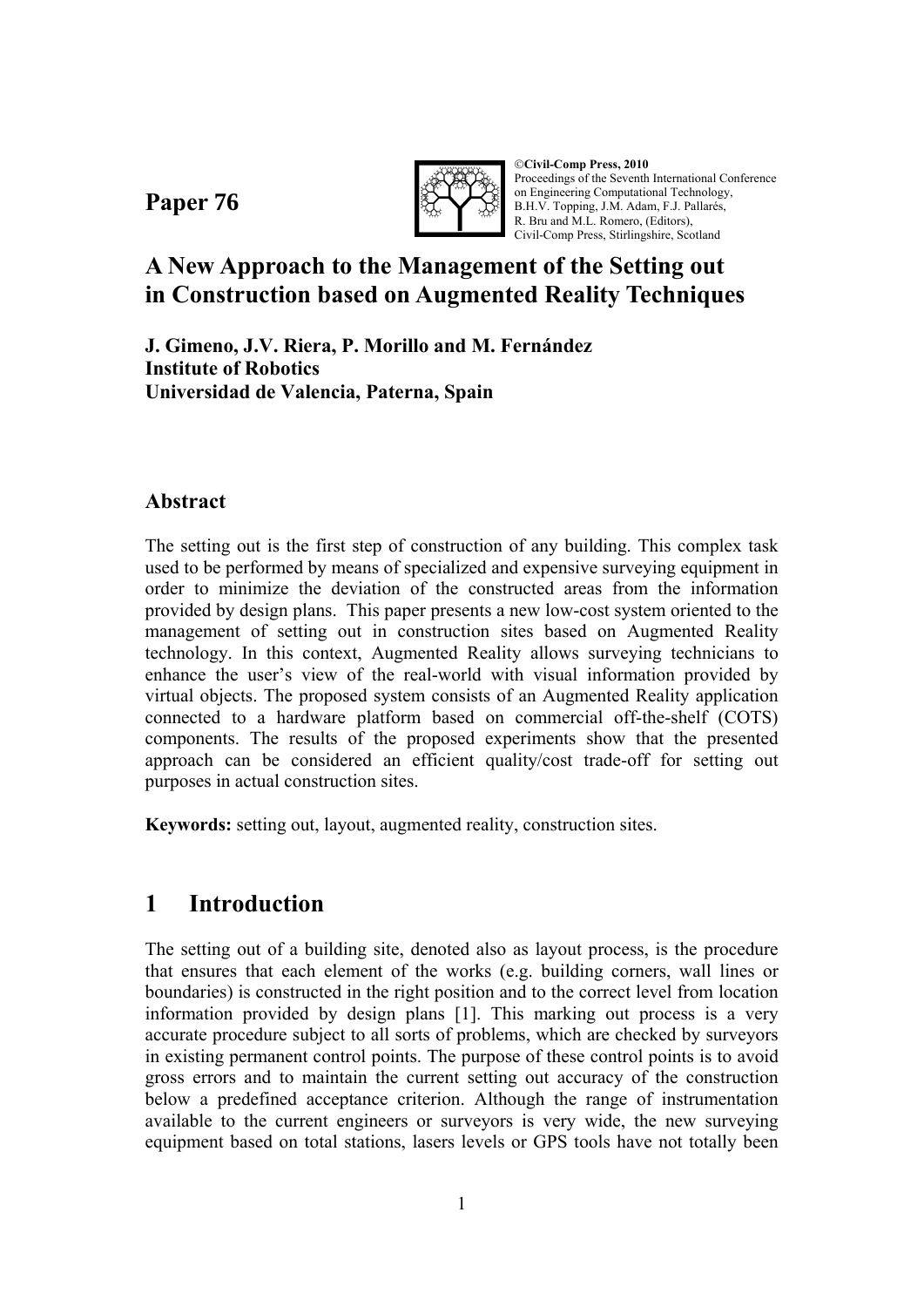removed from the market traditional theodolites, levels and steel tapes, because technical and cost considerations.

In this paper, we present a low-cost system, based on Augmented Reality technologies, focused on providing support to surveying technicians for the management of setting out in construction sites. The term Augmented Reality (AR) is often used to define some computer graphic procedures where the real-world view is superimposed by computer-generated objects in real-time [2]. Unlike the Virtual Reality, where the user is provided with a completely natural experience in realistic simulated worlds, the goal of the Augmented Reality is to realistically enhance the user's view of the real-world with visual information provided by virtual objects. Following this general approach, the proposed setting out system consists of a hardware platform based on commercial off-the-shelf (COTS) components and an Augmented Reality application. As in the case of Virtual Reality, the Augmented Reality offers interesting and wide spread possibilities to develop a large number of high-end applications in different areas of science and technology [2,3,4,5,9]. In this sense, several contributions have been presented in the fields of construction and architecture. In these fields, the technicians work with graphical descriptions such as 2D designs. Therefore, the introduction of innovative graphical interfaces, such as based on AR technologies, fits naturally into current work practices. These contributions exploit the use of Augmented Reality for exterior construction applications [4,5,7], present software frameworks for the development of AR applications, or even, propose AR systems based on mobile [7,8,11] or wearable computing [9] for the construction sector. However, although the setting out process has been recently emphasized as potential applications of Augmented Reality in the field of construction technologies [10], no actual contribution has been yet presented in this AR application context.

The hardware device of the proposed systems equips a high performance PTZ network camera, a reliable 3G-WiFi router and an AC voltage stabilizer in a 15-inch watertight box. This box is made of fiberglass and is located at the top of the main crane obtaining a high resolution top view of the overall construction site. Since this custom hardware device contains a standard web server (which is acceded through a reliable 3G network), the AR application establishes a connection to this server and obtains top-view images of the construction site in real time. In this sense, the software application of the proposed system acts as a remote monitoring device and augmentates the received images with the information included in the design plans. Once the application is initialized and a simple calibration establishes the equivalence between real-world images and computer-generated graphics, the system allows users to visualize the final location of the element of the works taking into account the information provided within the design plans. Moreover, the system provides an estimation of the final current setting out accuracy as well as superimposing the computer-generated graphics from design plans on the real-world images captured by the network camera included.

In order to evaluate the system performance, accuracy and usability, several experiments have been conducted comparing the proposed approach to not only traditional, but also to high-end, surveying equipment. The results of this performance evaluation show that the presented approach can be considered an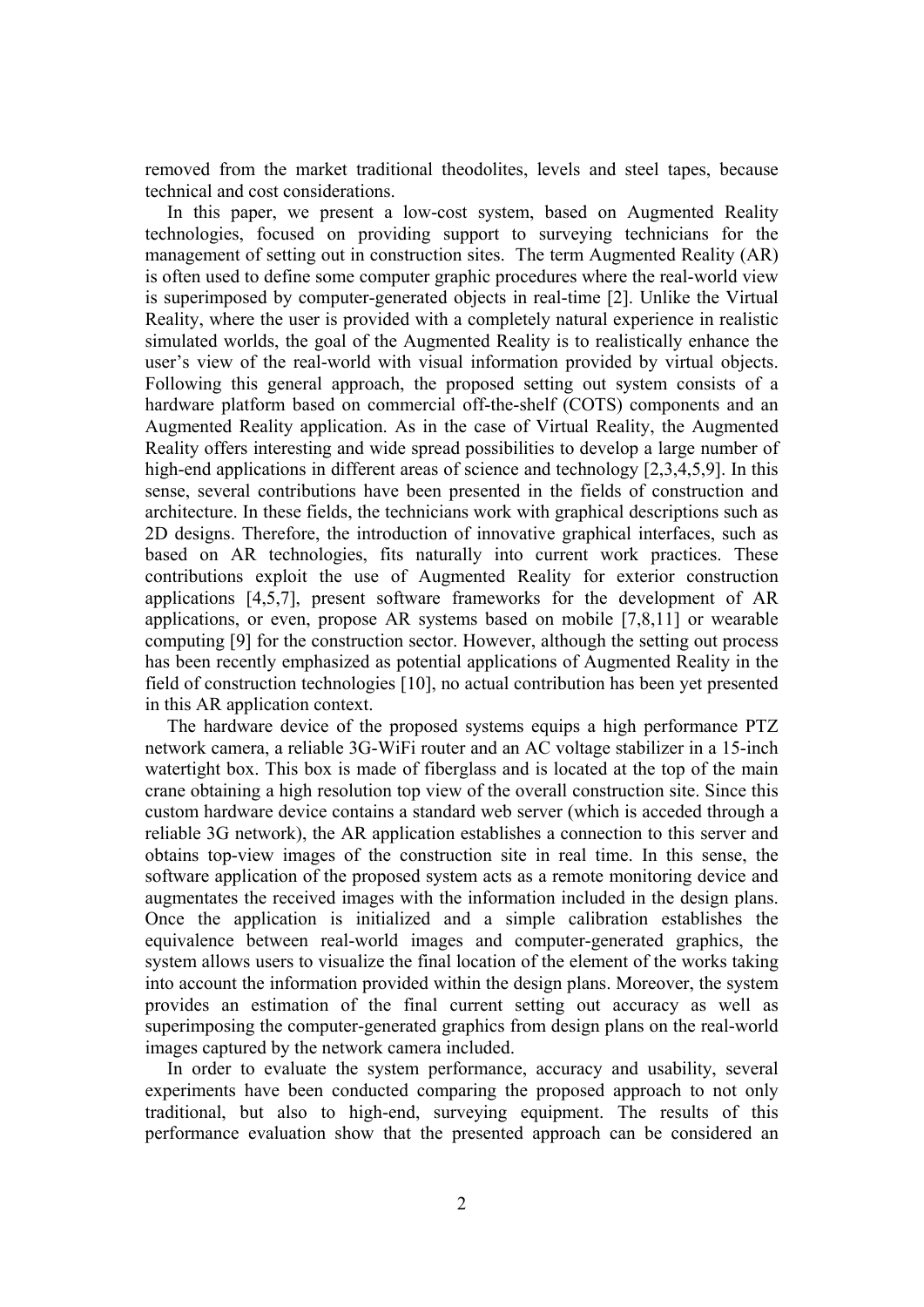efficient quality/cost trade-off for setting out purposes in actual construction sites. In this sense, the proposed approach obtains a setting out accuracy of approximately 0.5-2 centimeters, in most of the tested construction sites, by means of low-cost equipment. Moreover, the application can be executed remotely avoiding the need to send personnel to the construction site for this kind of purposes.

The rest of the paper is organized as follows: Section 2 describes the background and purpose of technologies based on Augmented Reality as well as the main contributions of AR developments for exterior construction applications. Section 3 gives an overview and the main design considerations of the presented system. Next, Section 4 presents some experiments and results comparing the proposed system with different surveying devices. Finally, Section 5 presents some concluding remarks and future work to be done.

### **2 Background**

The term Augmented Reality (AR) is often used to define some computer graphic procedures where the real-world view is superimposed by computer-generated objects in real-time [2]. Unlike the Virtual Reality, where the user is provided with a completely natural experience in realistic simulated worlds, the goal of the Augmented Reality is to realistically enhance the user's view of the real-world with visual information provided by virtual objects. AR systems are currently used in numerous applications such as medical, maintenance, scientific visualization, maintenance, cultural heritage and military applications [3].

Besides these contexts, exterior construction is considered as a suitable application area for AR developments [4,5,6,7,8,9,10,11]. In fact, the development of a construction project includes a significative number of three-dimensional activities. Professional traits and work behavior are all oriented towards the design, understanding, visualization and developments of 3D procedures. Workers are used to graphical descriptions such as 2D/3D maps or designs. Moreover, most of this information is already represented and communicated in graphical form. Therefore, new graphical user interfaces like Augmented Reality could be introduced very naturally into current work practices.

Most of AR applications specifically developed for the construction industry are oriented to outdoor construction processes [4,5,7]. Initially, the aim of these AR systems was to provide the users with a sense of space and realism about the size and dimensions of construction tasks developed in outdoor environments [4]. Moreover, new approaches based on augmented video sequences, and live video streams, of large outdoor sceneries with detailed models of prestigious new architectures (such as TV towers and bridges) were presented [5]. Currently, the last developments of AR applications oriented to construction processes not only avoid the use of external markers within the real scene, but also integrate sensors such as GPS devices, rate gyros, compasses and tilt orientation elements of the viewer's location [7].

Although the market offer several toolkits for the development of AR applications, some of them have been specially oriented towards the requirements of applications in the construction sector [4,6]. In this sense, the design on TINMITH2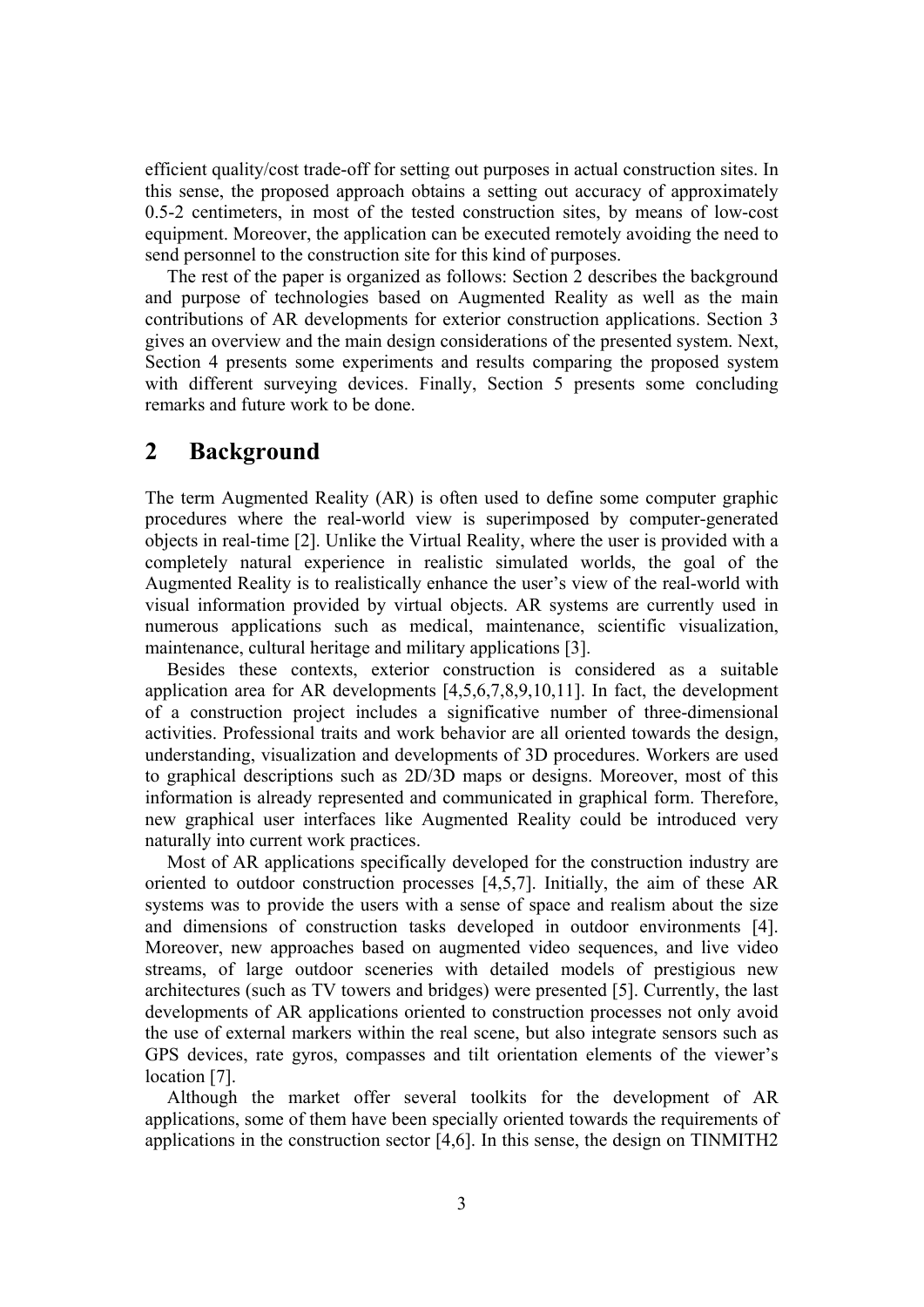[6] is based on a highly modular architecture where the software system is broken up into various modules that communicate with each other using the connection oriented TCP/IP protocol. Otherwise, the architecture proposed in a similar approach [6] is optimised to develop mobile AR and other interactive 3D applications on portable platforms with limited resources. This architecture is implemented in C++ with an object-oriented data flow design and manages an object store based on the Unix file system model.

Mobile computing could offer a suitable hardware platform for the development of AR applications to be executed in construction sites [6,7,8,11]. These contributions address a number of problems affecting mobile AR and similar environments related to performance and portability constraints of the equipments [6]. In this sense, an AR mobile application developed for architectural purposes [7] includes a feature tracking for estimating camera motion as the user turns the mobile device and examines the augmented scene. Another approach integrates an RFID reader, a headset and a wristband to be used by workers in order to improve their safety at work place in construction sites [8]. A recent work presents an AR system which places the models in geo coordinates, as well as managing data intensive building information models (BIM) on thin mobile clients [11].

Along with the developments of mobile computing, the technologies based on Augmented Reality exploit a promising field for wearable computers oriented to construction sector [6,9]. Since the main idea behind wearable computing is the augmentation of human capabilities by wearing devices, these technologies allow construction workers to facilitate critical tasks such as determine the proper excavation for buildings [10], visualising conceptual designs in-situ [6], making modifications on site, and representing construction and engineering data on realtime [9]. In addition to these purposes oriented to the construction sector, the setting out process has been denoted as a challenge when AR technologies are applied to the construction sector [10]. This process guarantees the components belonging to the building constructed in the right position and to the correct level from location information provided by design plans. Although these technologies could (with a proper visualization device) be used by construction technicians to identify the positions of reference points easily and mark them on the site by simply observing the rendered virtual reference points, from our knowledge all the current approaches are under development and not in commercial use at the present time.

### **3 Analysis**

The proposed setting out system for construction sites consists of a hardware platform components and an Augmented Reality application. Since one of the main goals of the system is the development of a more affordable alternative than conventional equipment for surveying purposes in construction sites, the hardware platform has been developed using commercial off-the-shelf (COTS) components. This type of developments is oriented to reduce expenses and shorter development time, while maintaining the quality of the final product. Moreover, the AR application has been designed following a component-based model to enable continuous increase of functionality and portability.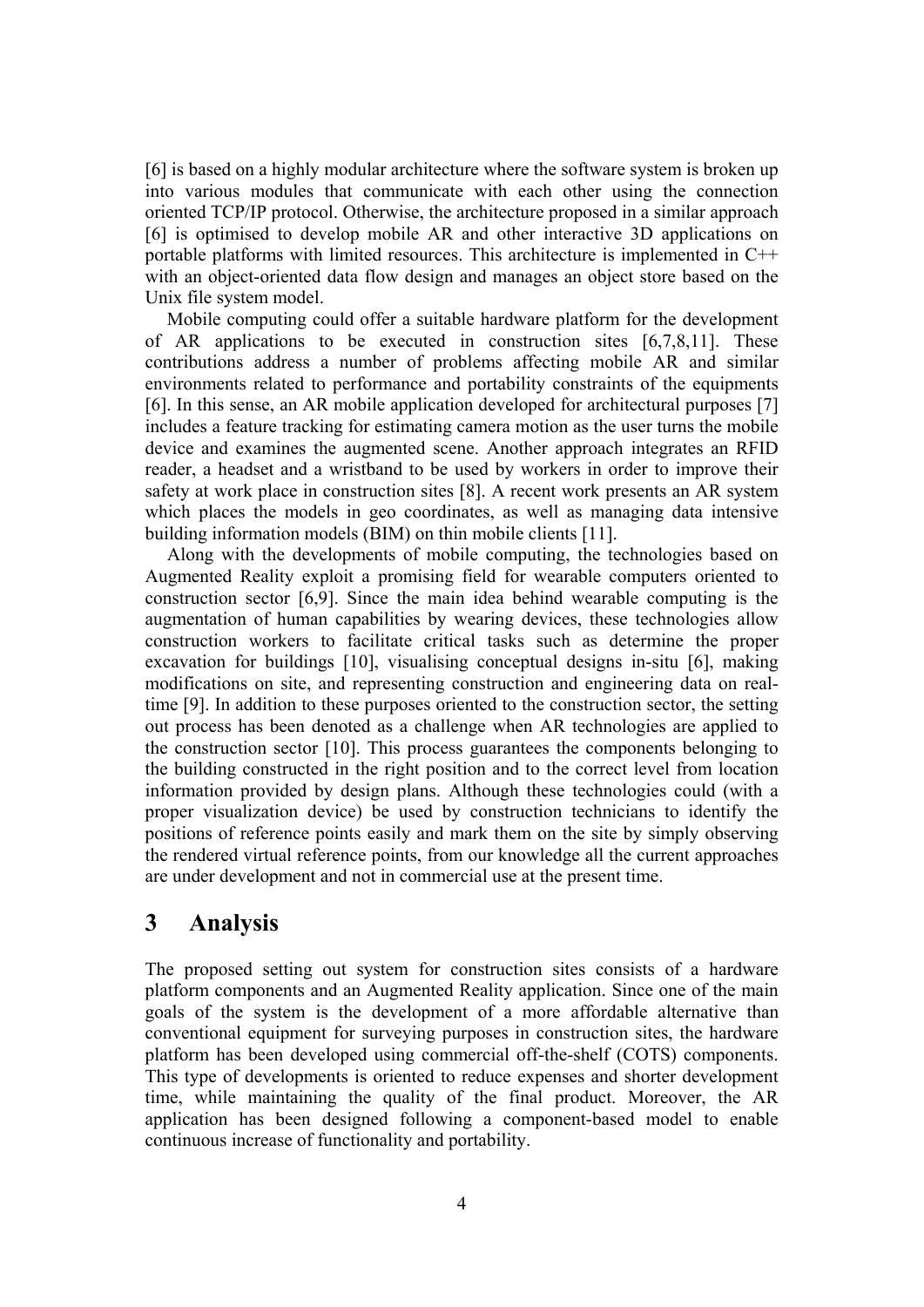#### **3.1 Hardware Description**

The hardware device of the proposed systems includes a high performance PTZ network camera, a reliable 3G-WiFi router and an AC voltage stabilizer in a 15-inch watertight box. This box is made of fiberglass and is located at the top of the main crane obtaining a high resolution top view of the overall construction site. Figure 1 shows an image of the final aspect of development as well as the final location of the hardware device when the experiment tests, described in Section 4, were completed.

In order to fulfill the requirements for the high performance PTZ network camera included within the hardware device, Figure 1 show that the selected camera corresponds to a Toshiba IKWB-21A model. This IP camera includes a 1280x960 resolution CCD camera with a 22x optical zoom lens. Moreover, this camera operates as a stand-alone unit with a built-in web server where the AR application connects and obtains top-view images of the construction site in real time.



Figure 1: A detailed images of the 3G wireless image acquisition device adapted to be installed on a crane.

#### **3.2 Software Description**

The design of the software application for the proposed system has a software architecture following an "event-driven object-oriented" model. These software designs describe synchronous event-driven architectures composed of a set of components (modules), which are based on a classic object-oriented approach. The modules exchange custom messages which model internal actions or external events captured in real-time. In the case of the proposed application, the software system is composed of five independent and interrelated subcomponents, which work concurrently in a real-time manner.

Figure 2 shows the diagram view of the architecture in relies on a centralized approach around an AR engine. This kernel, denoted as Sicura Engine, is responsible for launching the application, controlling the remote user interface and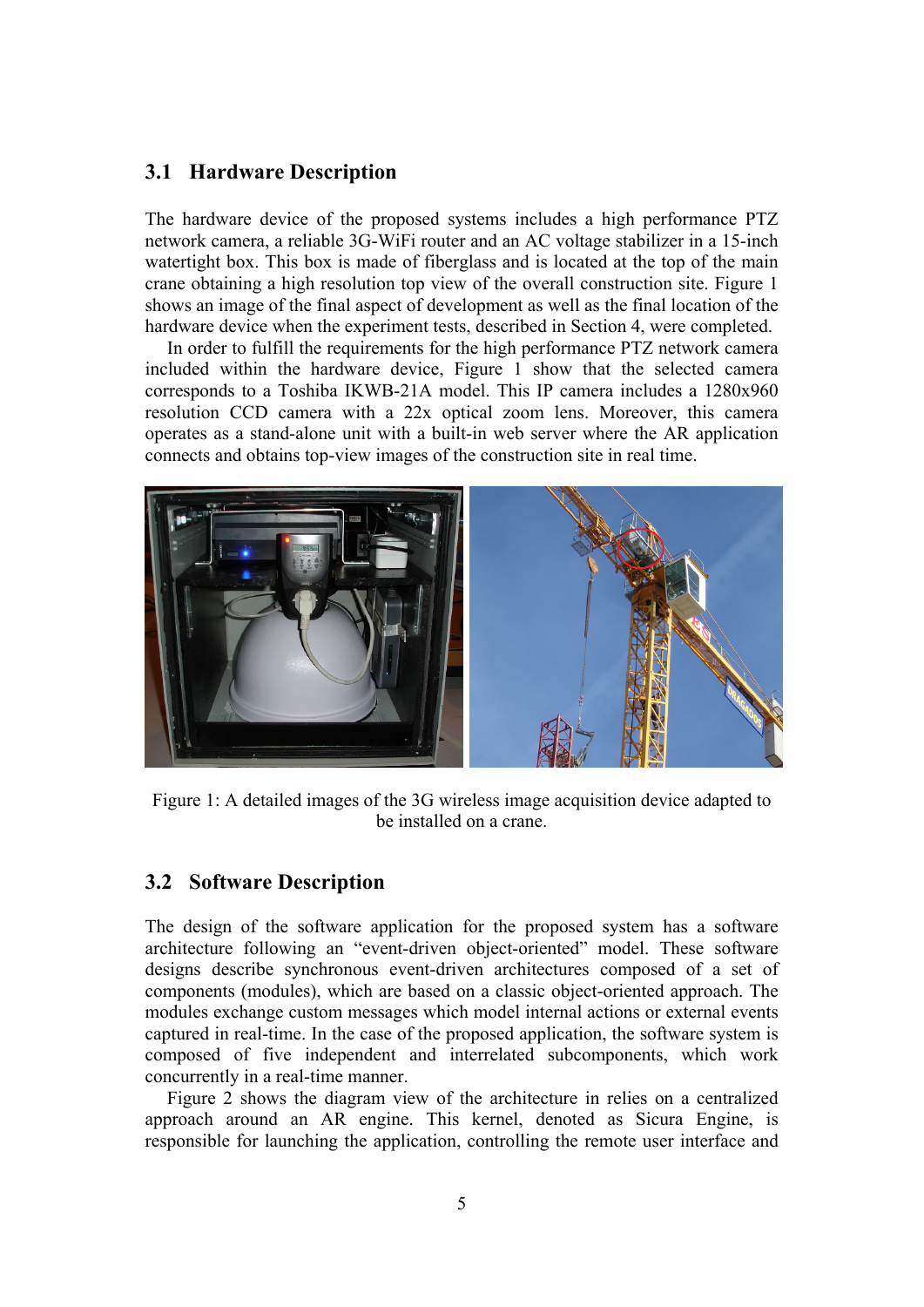receiving the input data from the camera module. The development of the AR engine has been performed using the standard OpenGL ES (OpenGL for Embedded Systems). The tracking module implements our building recognition method based on the detection of the skyline from the image flow captured by the camera module. However, the main objective of the AR engine consists in merging the real-world images and the computer-generated graphics, which are visualized by the user by means of the display module. Finally, the data module loads the configuration of the design plan of the building from a DXF file. This neutral format (in this case, ASCII-based) is used by a wide variety of GIS and CAD systems such as Autocad, Intellicad or MicroStation as an exchange standard mechanism to store graphical information following a layer approach.



Figure 2: A modular view of the software architecture for the AR system.

Once the hardware device located at the top of the crane detects and available 3G connection, the AR application establishes a connection to the router containing the images from the IP camera in real time. In order to establish a relation between the camera images and the coordinate systems of the objects located at the actual scene, the AR application requires a quick and simple calibration process. Since the application shows the user both a window including the original designs plans of the building and another window with the images captured from the camera, this procedure consists of selecting the same four initial points, which dimensions are know, in both windows. As an example, elevator or square drain shafts are elements which can be used for these calibration purposes.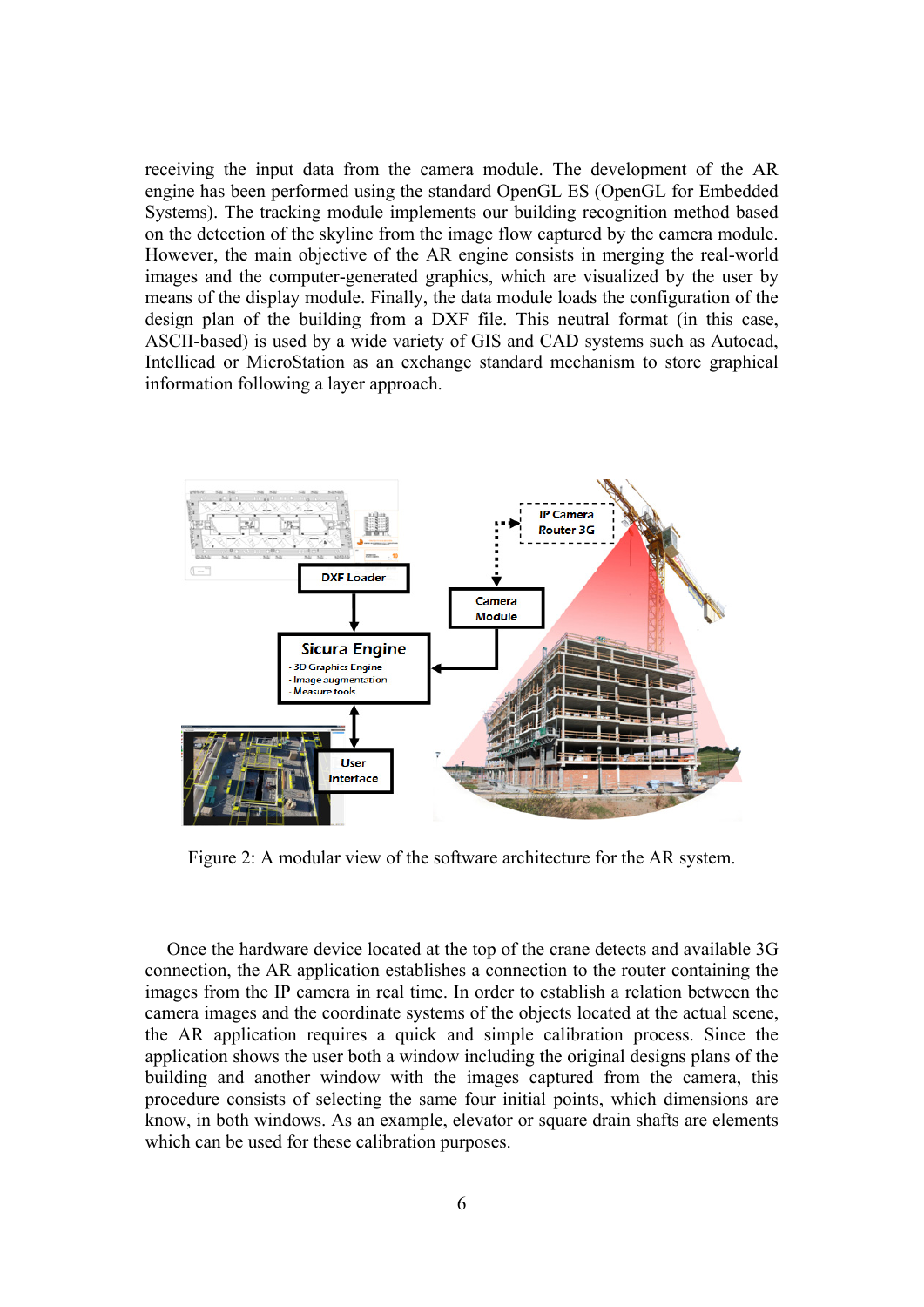## **4 Experiments and results**

In order to evaluate the performance of the proposed approach to the management of the setting out problem in the building construction based on AR technologies, we have compared our system with conventional surveying equipment. In this sense, we have selected a total station over a combination of tripod and tribrach composing forced centering equipment. Because of availability constraints for the conventional surveying equipment, the total station corresponds to a "Leica TCR1205" model oriented to reproduce 3D digital surveys of outdoor environments in real time.

The systems were evaluated by a set of 12 experienced surveying technicians, 4 females and 8 males in a three-hour test session performed in a building construction site located at the town of Rivas (Madrid, Spain). This building construction site, owned by the Dragados construction company, included a 2000-inches tower crane to complete 74 apartments in two buildings. Since the under construction building was starting the slab stage, all participants completed a verification process consisting of 24 check point. Each check point required to compare the current status of the excavation corners to the original design plans of the building using both the conventional surveying equipment and our system. In this sense, the participant attended to a training session involving the purpose of the experiment and the operation of the AR system for layout purposes. Figure 4 shows an image of an actual view of the construction site including the location of the different verification points included within the experiments. Moreover, this figure show the use of our AR system at the same under construction zone where the computergenerated images obtained from the design plans are superimposed over the real images obtained from the custom 3G wireless camera.



Figure 4: Images of the construction site obtained from the camera installed at the top of the main crane of the building. Verification points are represented in red color.

After finishing the experiment, the participants were invited to complete a questionnaire including ten evaluation parameters to compare the performance of both systems for the layout problem in construction sites. The categories evaluated by participants were: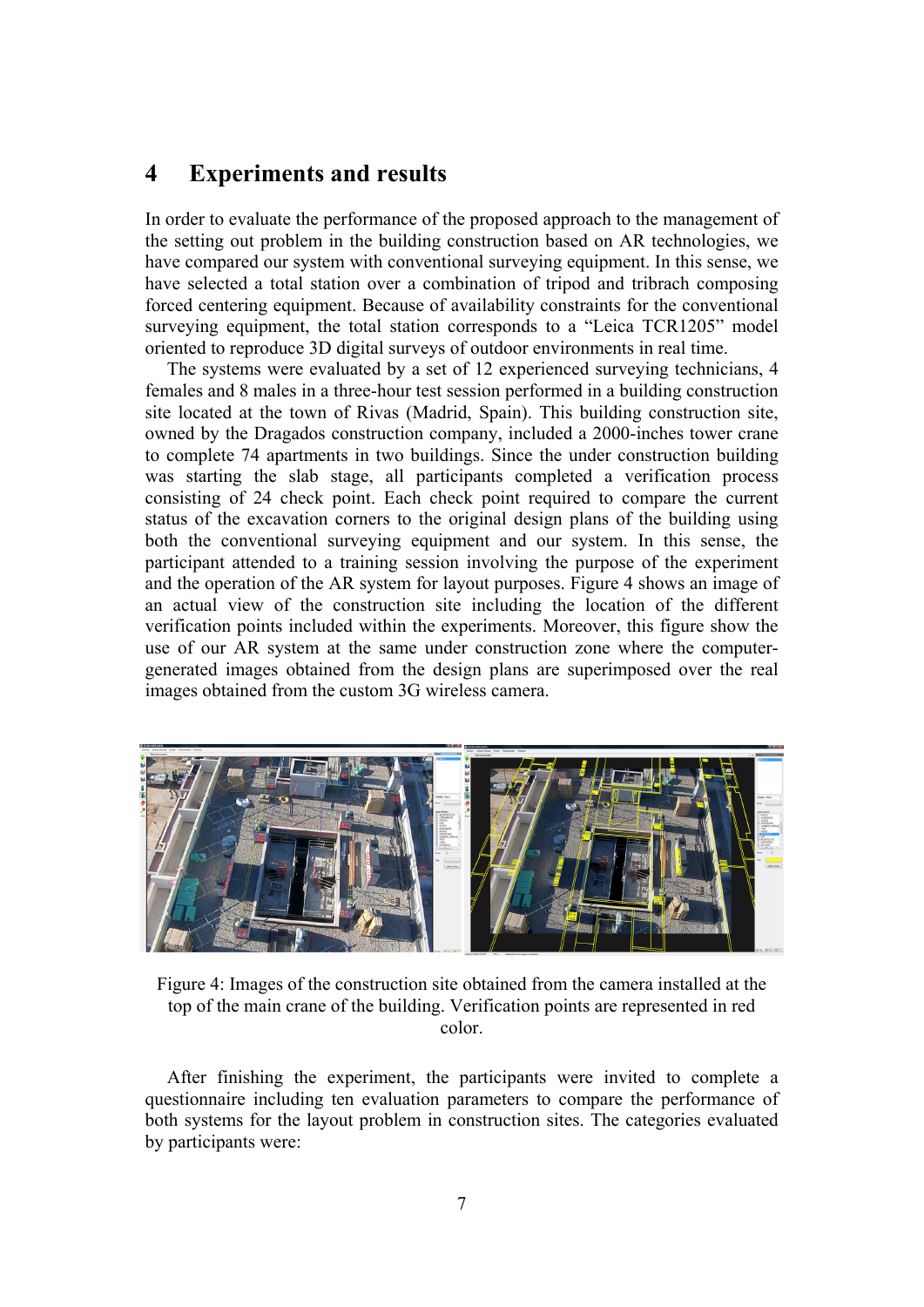- Usability and facility for use
- Overall ability to identify check point in actual environments
- •Efficiency in operation
- General accuracy
- •Compatibility with common CAD/BIM formats
- Visibility
- Manuel Handling
- •Resistance (water and flame)
- •Training Requirements
- Stowage

Each evaluation parameter was scored on a five-point scale (1=Poor, 2= Below Average, 3=Satisfactory, 3=Good and 4= Excellent) by the participants. Table 1 shows in each row the results of the experiment (expressing the average and standard deviations of the obtained data for each parameter) for both the conventional surveying equipment and the proposed approach, denoted as CSE and S-AR respectively.

| <b>Evaluation</b>       | <b>CSE:Average</b><br><b>Score</b> | <b>CSE:Standard</b><br><b>Deviation</b> | S-AR: Average<br><b>Score</b> | <b>S-AR:Standard</b><br><b>Deviation</b> |
|-------------------------|------------------------------------|-----------------------------------------|-------------------------------|------------------------------------------|
| Parameter               |                                    |                                         |                               |                                          |
| <b>Usability</b><br>and | 2.80                               | 0.36                                    | 3.22                          | 0.84                                     |
| facility for use        |                                    |                                         |                               |                                          |
| Overall ability<br>to   | 2.74                               | 0.25                                    | 3.30                          | 0.98                                     |
| identify check points   |                                    |                                         |                               |                                          |
| Efficiency<br>1n        | 3.12                               | 0.34                                    | 3.13                          | 0.52                                     |
| operation               |                                    |                                         |                               |                                          |
| General accuracy        |                                    |                                         |                               |                                          |
|                         | 3.40                               | 0.36                                    | 3.21                          | 0.41                                     |
| with<br>Compatibility   | 2.11                               | 0.21                                    | 3.60                          | 0.35                                     |
| <b>CAD</b> formats      |                                    |                                         |                               |                                          |
| Visibility              |                                    |                                         |                               |                                          |
|                         | 3.33                               | 0.34                                    | 2.70                          | 1.31                                     |
| Manual Handling         |                                    |                                         |                               |                                          |
|                         | 2.80                               | 0.64                                    | 2.96                          | 0.58                                     |
| Resistance<br>(water)   | 3.90                               | 0.12                                    | 2.52                          | 0.26                                     |
| and flame)              |                                    |                                         |                               |                                          |
| Training                | 2.53                               | 0.81                                    | 2.44                          | 1.12                                     |
| Requirements            |                                    |                                         |                               |                                          |
| Stowage                 | 3.01                               | 0.52                                    | 2.80                          | 0.92                                     |
|                         |                                    |                                         |                               |                                          |

Table 1: Results of the measured parameters for CSE and S-AR in the experiment.

Table 1 shows that the average values obtained by the CSE and the S-AR equipment reach similar values. Although the obtained results indicate that the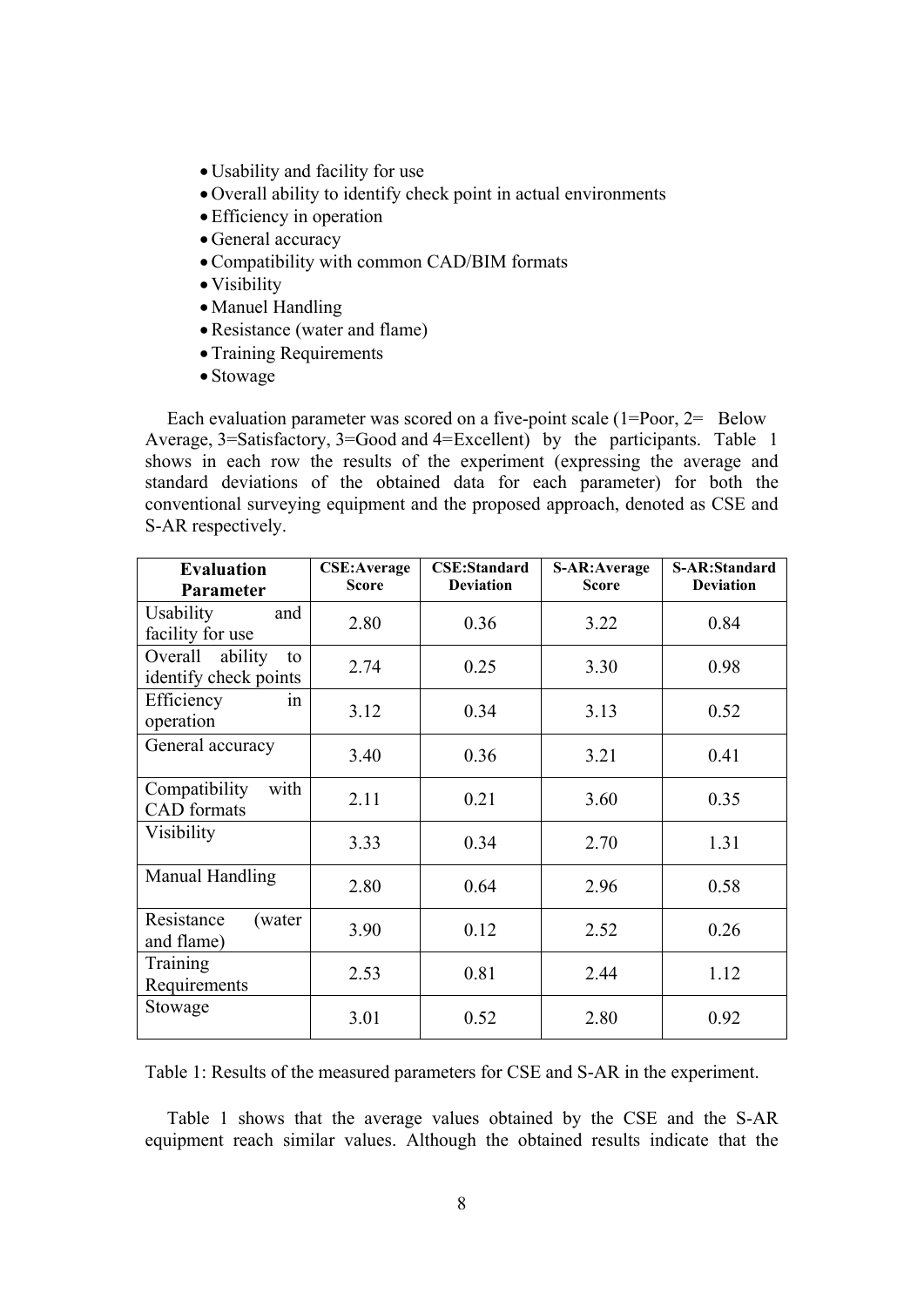conventional surveying equipment provides better accuracy that the proposed system based on AR technologies, the final precision achieved by both systems (about 0.5-2 centimeters) is reduced enough to complete setting out stages in construction sites. Moreover, the results shows that the conventional surveying equipment offers better visibility, manual handling and resistance that the proposed system. These expected results are a consequence of comparing a commercial product (with several years of introduction in the market) with the result of a research project, which has to be improved in terms of final quality before being commercialized. Therefore, the results show that the proposed system can be considered an efficient, inexpensive and portable alternative for setting out purposes in actual construction sites.

## **5 Conclusions**

In this paper, we have proposed a new system based on Augmented Reality technologies oriented to offer facilities when solving the layout problem in construction sites. The proposed system allows surveying technicians to enhance the user's view of the real-world with 2D/3D visual information provided information from the initial design plans of the building.

Since the main aim of this approach is order to offer a more affordable layout solution than conventional surveying equipment, the proposed setting-out system consists of a hardware platform based on commercial off-the-shelf (COTS) components and an Augmented Reality application. This application has been designed following a component-based model to enable continuous increase of functionality and portability.

In order to evaluate the proposed approach, some experiments have been conducted comparing our layout system to traditional surveying equipment in an actual construction site. A set of surveying technicians was selected as participants for these experiments. The results of this evaluation indicate that the presented approach can be considered an efficient quality/cost trade-off for setting out purposes in actual construction sites.

## **References**

- [1] J. Muskett, "Site Surveying", Wiley-Blackwell, 1995.
- [2] R. Azuma, "Survey of Augmented Reality", Presence: Teleoperators and Virtual Environments, volume 6, number 4, pp. 355-385, 1997.
- [3] S. Cawood and M. Fiala, "Augmented Reality: A Practical Guide", Pragmatic Bookshelf, 2008.
- [4] B.H. Thomas, W. Piekarski and B. Gunther, "Using Augmented Reality to Visualize Architecture Designs in an Outdoor Environment", International Journal of Design Computing, volume 2, 2000.
- [5] G. Klinker, D. Stricker and D. Reiners, "Augmented Reality for Exterior Construction Applications" in "Augmented Reality and Wearable Computers", W. Barfield and T. Caudell (editors), pp. 397-427, Lawrence Erlbaum Press, 2001.